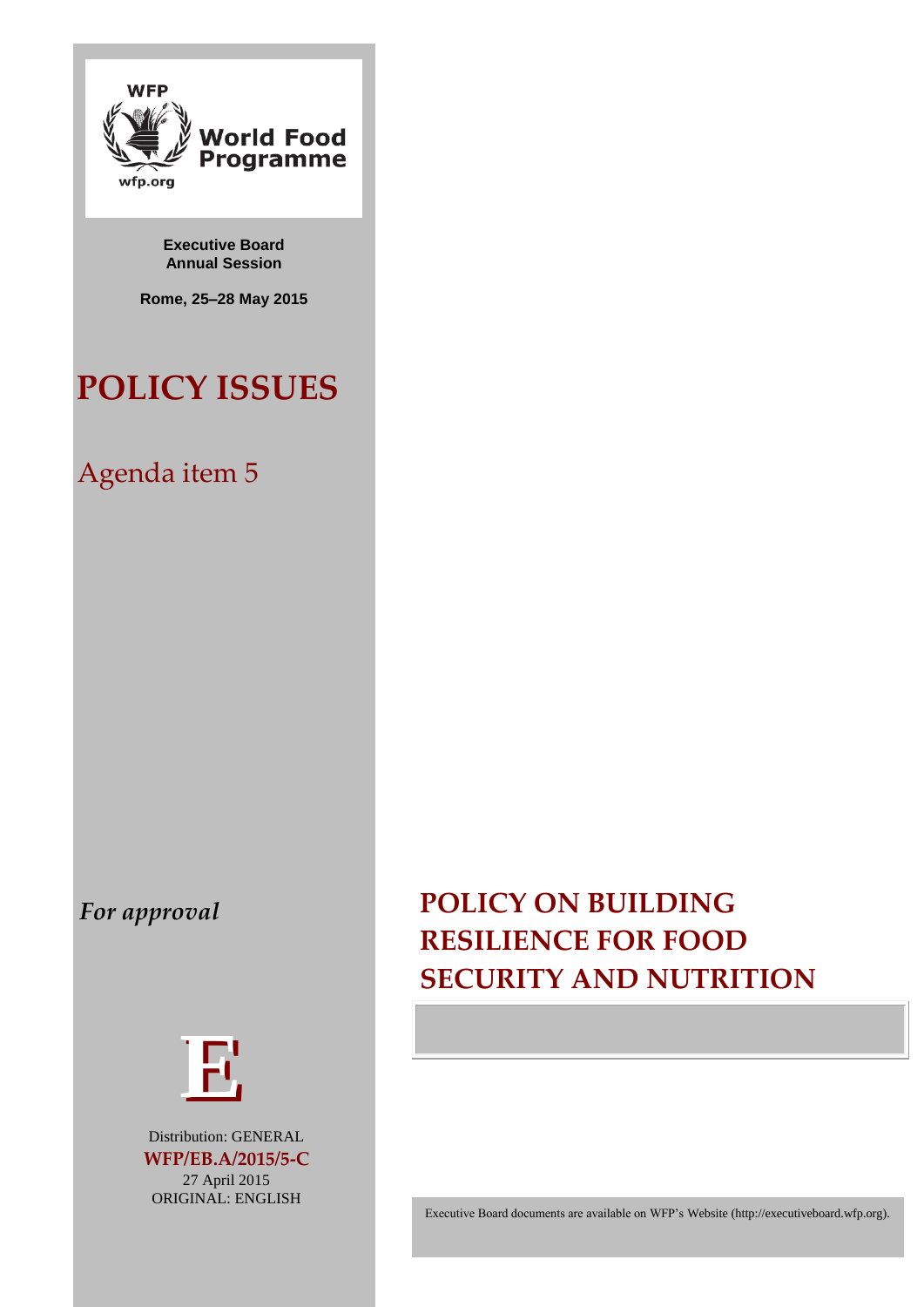## **NOTE TO THE EXECUTIVE BOARD**

#### **This document is submitted to the Executive Board for approval.**

The Secretariat invites members of the Board who may have questions of a technical nature with regard to this document to contact the focal points indicated below, preferably well in advance of the Board's meeting.

Mr S. Samkange **Director** Policy and Programme Division tel.: 066513-2262

Mr Z. Milisic Deputy Director Policy and Programme Division tel.: 066513-2167

## **EXECUTIVE SUMMARY**

Development gains can be quickly wiped out by a natural disaster, a surge in food prices or conflict. Gains can also be undermined over time by the cumulative effects of stressors such as climate change, environmental degradation, water scarcity and economic uncertainty. Humanitarian responses to crises have saved lives and helped to restore livelihoods, but have not always addressed underlying vulnerabilities. A resilience-building approach to programming helps to mitigate the damaging effects of shocks and stressors before, during and after crises, thereby minimizing human suffering and economic loss.

International humanitarian and development organizations have embraced resilience as an overarching theme. This policy will guide WFP in enhancing the ability of vulnerable women, men and children to absorb and adapt to the effects of shocks and stressors in a manner that supports sustainable transformation to achieve zero hunger and in line with the common approach adopted by the Rome-based United Nations agencies.

WFP's practical experience across its humanitarian and development mandate offers some comparative advantages in enhancing resilience through food security and nutrition. Many of WFP's operations already include elements of resilience-building: the fundamental shift that is being made is in *how* programming is designed, implemented and managed.

A resilience-building approach starts with the way strategies and programmes are conceived, with resilience at the centre of the programme cycle. Enhancing capacities to absorb, adapt and transform in the face of shocks and stressors requires a significant level of collaboration over a prolonged period. WFP will support resilience-building by aligning its activities with the plans and actions of governments and partners.

The implications for future WFP engagement are described here in the areas of: i) strategy and programme planning; ii) programme design and implementation; iii) programme support; and iv) strategic partnerships.

This policy reflects WFP's strengths in resilience-building and identifies areas that require increased attention and investment. If these factors are addressed, WFP will be positioned to contribute to building resilience to shocks and stressors and to achieving zero hunger.

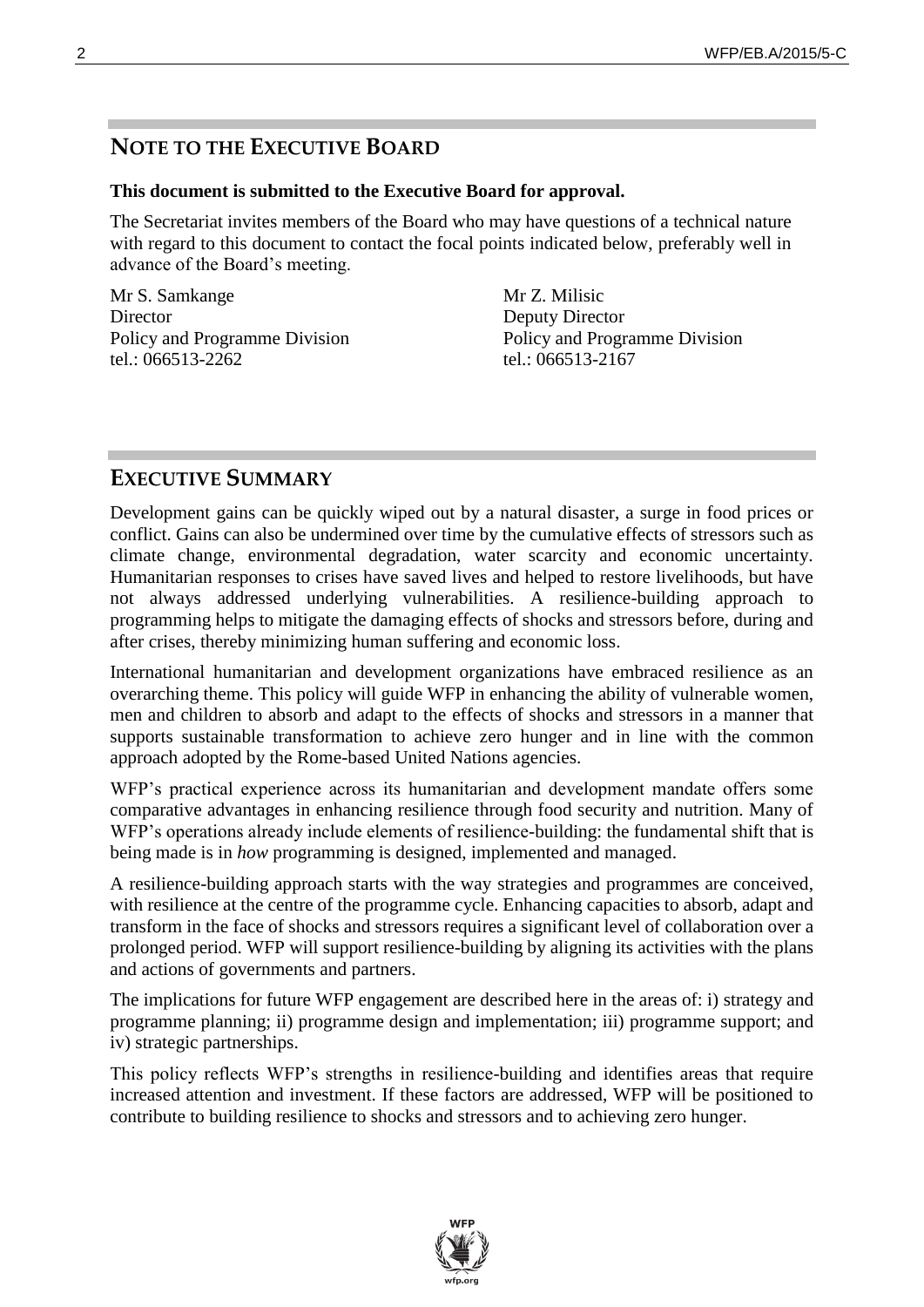$\overline{a}$ 

## **DRAFT DECISION** \*

The Board approves "Policy on Building Resilience for Food Security and Nutrition" (WFP/EB.A/2015/5-C).

<sup>\*</sup> This is a draft decision. For the final decision adopted by the Board, please refer to the Decisions and Recommendations document issued at the end of the session.

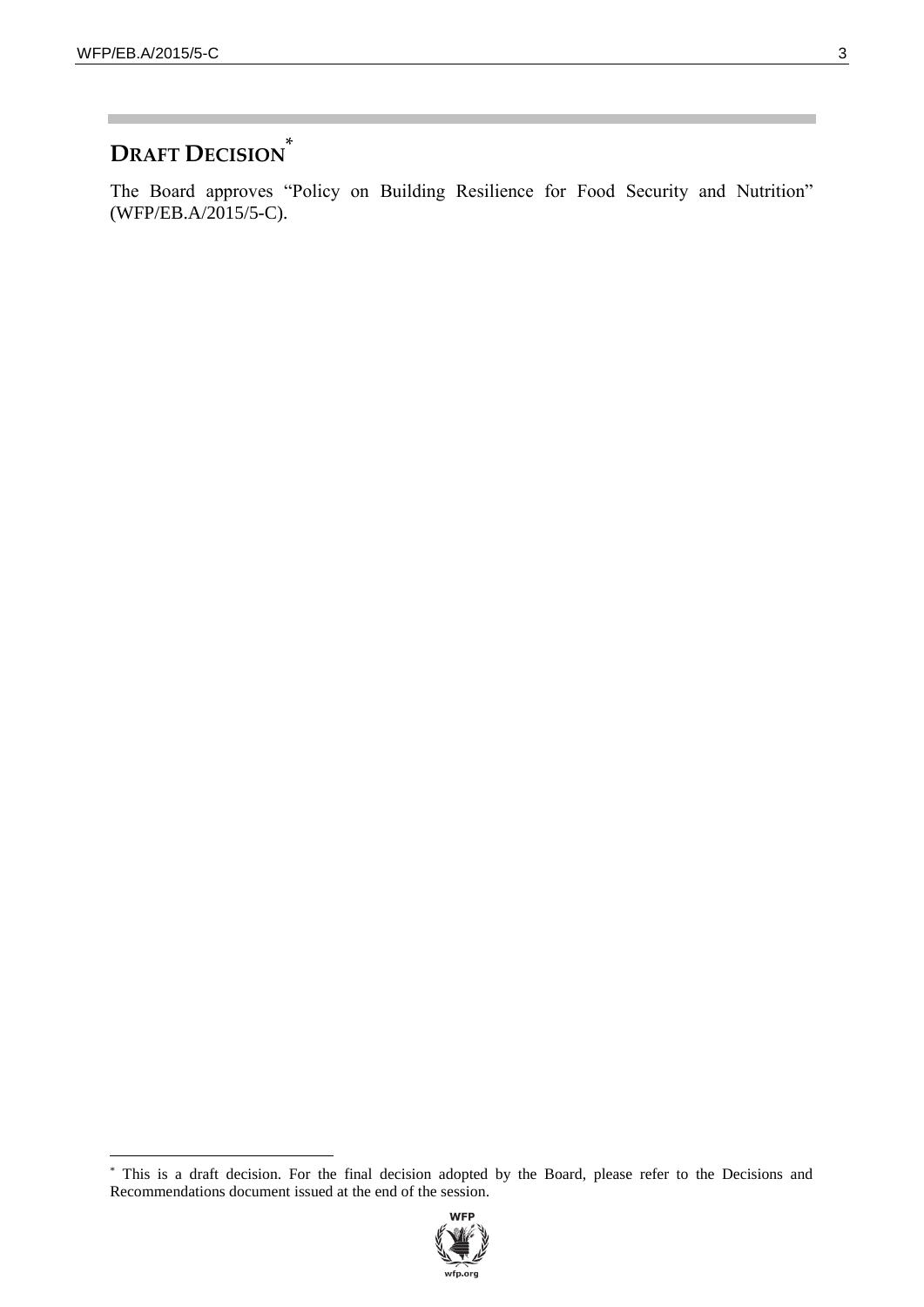## **CONTEXT**

- 1. Today's world is characterized by unprecedented development, but also by increasing risk and fragility. The risks include political instability, conflict, natural hazards, disease and volatile prices. Stressors such as unplanned urbanization, environmental degradation, water scarcity and economic uncertainty exacerbate − and are exacerbated by − these risks. Long-term stressors such as climate change and rapid population growth further exacerbate these risks and stressors.<sup>1</sup>
- 2. Short-term shocks, even in the absence of a disaster, can have long-term consequences that reverse development gains. Children who are malnourished in the first 1,000 days of life may suffer delays in cognitive and physical development. An upsurge in conflict may close schools and disrupt livelihood activities.
- 3. People dealing with the effects of hunger, poverty and displacement are often consumed with responding to daily adversities. Underdeveloped institutions can be overwhelmed by shocks and unable to provide adequate services and disaster response. Even in high-income countries shocks can overwhelm systems, which then require external support to reach those in need. The poorest and most food-insecure people are the most at risk.
- 4. Humanitarian responses to crises have saved lives and restored livelihoods, but have not always addressed underlying vulnerabilities. Development activities are difficult to implement in fragile contexts or those of extreme poverty where deep-rooted vulnerabilities result in recurrent crises. More must be done to support food-insecure people, communities and governments in managing and reducing risk. Concurrently strengthening systems that enhance resilience will contribute towards inclusive development.
- 5. Early evidence shows that adopting a resilience-building approach to programming mitigates the damaging effects of shocks and stressors, thereby minimizing human suffering.<sup>2</sup> A long-term commitment to investing in resilience-building increases cost-effectiveness by reducing the financial, administrative and resource burdens of responding to recurrent crises and of missed opportunities in development.<sup>3</sup>
- 6. Programming that helps food-insecure women, men and children become more resilient is not new to WFP – many of its operations already include elements of resilience-building. This policy draws on WFP's experience and new thinking about resilience with a view to providing a framework for designing resilience-building programmes in a coherent, collaborative, strategic and systematic manner.

<sup>&</sup>lt;sup>3</sup> Food and nutrition insecurity are significant constraints on economic growth, which is critical for sustaining development gains and lifting people out of poverty. A recent study indicates that the cost of hunger amounts to 11 percent of gross domestic product. Martínez, R. and Fernández, A. 2008. *The Cost of Hunger: Social and Economic Impact of Child Undernutrition in Central America and the Dominican Republi*c. Economic Commission for Latin America and the Caribbean and WFP*.* 2014. *The Cost of Hunger in Africa: Social and Economic Impact of Child Undernutrition in Egypt, Ethiopia, Swaziland and Uganda*. Abridged report.



 $\overline{a}$ <sup>1</sup> The Fifth Assessment Report of the Inter-Governmental Panel on Climate Change estimates that the risk of hunger and child malnutrition could increase by 20 percent by 2050 as a result of climate change.

<sup>2</sup> Venton, C. and Majumder, S. 2013. *The Economics of Early Response and Resilience: Lessons from Bangladesh*. Department for International Development, London. Available at http://r4d.dfid.gov.uk/pdf/outputs/Hum\_Response/61114\_Bangladesh\_Report.pdf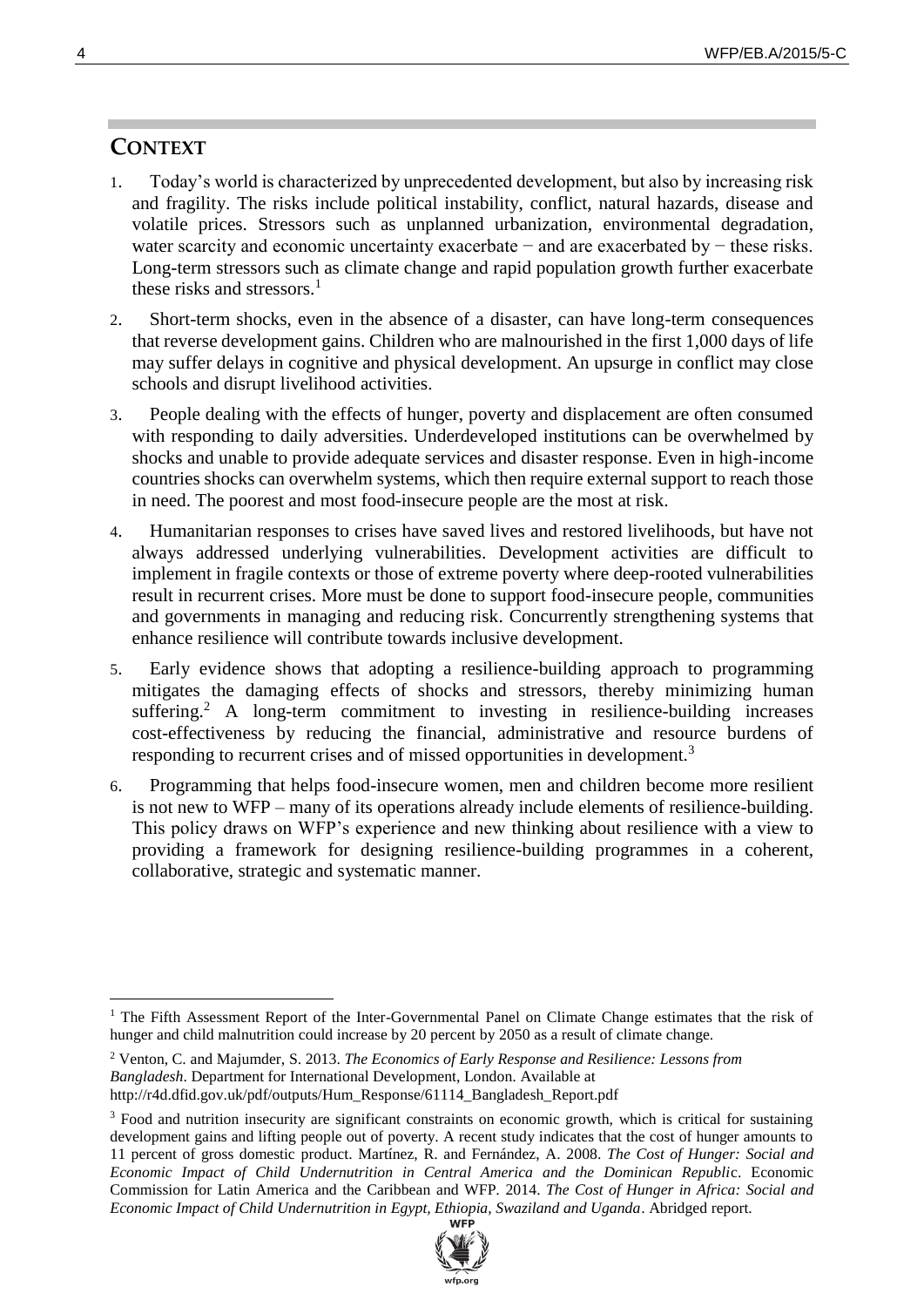$\overline{a}$ 

#### **DEFINITIONS AND CONCEPTS**

- 7. WFP has played a leading role in the multi-agency Resilience Measurement Technical Working Group of the Food Security Information Network. The working group defines<sup>4</sup> resilience as: "the capacity to ensure that shocks and stressors do not have long-lasting adverse development consequences".
- 8. This definition was formulated to be concise and to facilitate measurement of resilience. It encompasses elements found in other definitions, such as:
	- $\triangleright$  the set of capacities required before, during, and after the onset of shocks and stressors; the ability to:
		- i) *absorb:* resist a shock or the eroding effects of a stressor by reducing risk and buffering its impact, which leads to endurance and continuity of livelihoods and systems;
		- ii) *adapt:* respond to change by making proactive and informed choices, leading to incremental improvements in managing risks; and
		- iii) *transform:* change the set of available choices through empowerment, improved governance and an enabling environment, leading to positive changes in systems, structures and livelihoods.
- 9. There is growing consensus that resilience interventions should be:
	- *Multi-level and systems-based:* Interventions aimed at building resilience will need to operate at different levels and recognize their inter-dependence: individual, household, community, government and other regional and global institutions. Reliable basic services and national disaster management systems are paramount.
	- *Multi-sector:* Multi-sector, holistic approaches that address the root causes of vulnerability are needed because of the range of shocks and stressors and their effects. Enhancing resilience requires cross-sectoral partnerships that integrate, layer and sequence interventions.
	- *Multi-stakeholder:* The complexity of risks, the need to enhance resilience capacities concurrently, and the different levels and scales at which resilience must be built require strong partnerships among stakeholders − communities, government, external agencies, research institutions, civil society and the private sector.
	- *Context-specific:* Interventions should be adapted to each context on the basis of analysis of risks, vulnerabilities and resilience capacities, and designed with stakeholder involvement. Implementation should respond to changes in context and lead to sustainable improvements.

As a set of capacities, resilience is not an end objective, but rather a means to achieving and sustaining desired well-being outcomes in the face of shocks and stressors. For WFP, the targeted outcomes relate to food security and nutrition.

<sup>4</sup> Food Security Information Network. 2013. *Resilience Measurement Principles: Toward an Agenda for Measurement Design*. Rome.

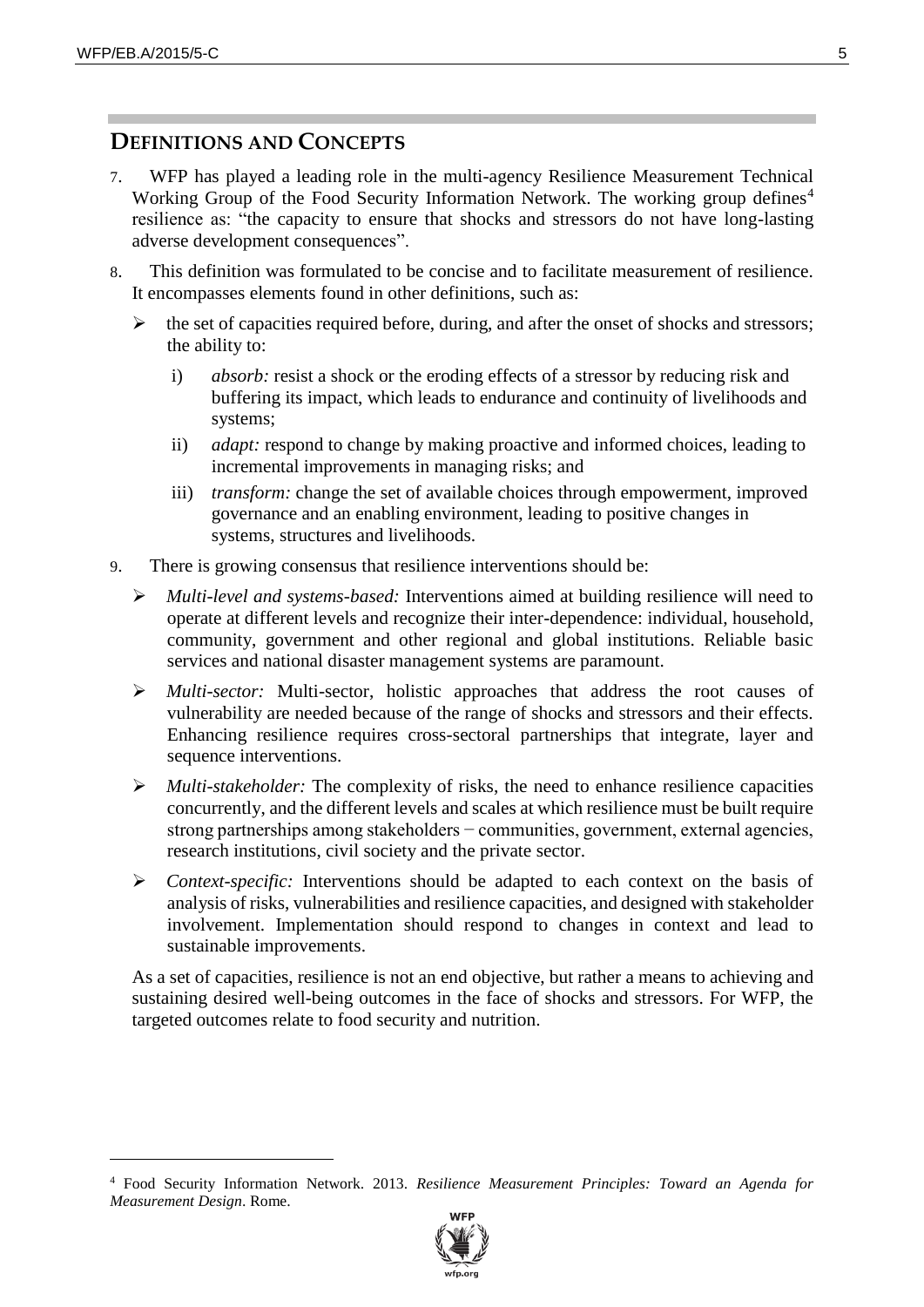## **RESILIENCE, GLOBAL POLICY AND ENDING HUNGER**

- 10. Initially a part of climate change and disaster risk reduction agendas, resilience-building is now a concept that extends across contexts and sectors to address increasingly complex risks and their impacts on vulnerable people. The concept has had a significant impact on global policy by helping bridge the gap between humanitarian and development action.
- 11. The Post-2015 Development Agenda is expected to include recognition of the importance of building resilience and reducing risk by addressing the root causes of vulnerability. Conflict, weak governance and limited access to basic services are recognized as risk drivers. Within the broader agenda, ending hunger is central because food insecurity and malnutrition are recognized as risk magnifiers that prevent the achievement of sustainable development. Thus a proposed sustainable development goal is to achieve zero hunger: this recognizes the need to build food systems that are resilient, especially to environmental degradation, climate change and economic volatility. Targets related to this proposed sustainable development goal relevant to WFP include: i) ensuring universal access to adequate and nutritious food all year; ii) eliminating all forms of malnutrition; iii) increasing smallholder productivity and income; and iv) ensuring that food systems and agriculture are sustainable and resilient, especially to climate change and natural disasters.<sup>5</sup>
- 12. The proposed sustainable development goal and its targets reflect an increased political commitment to ending hunger, in part a response to the Secretary-General's Zero Hunger Challenge. The Challenge recognizes that food security and nutrition programmes are among the most cost-effective ways to reduce vulnerability, support economic growth and reduce poverty over the long term.<sup>6</sup> The Secretary-General has called on stakeholders worldwide to provide support in the areas of social protection, women's empowerment, disaster risk reduction and climate change adaptation, agricultural investment and food market strengthening.
- 13. The Scaling Up Nutrition (SUN) movement supports zero hunger by uniting governments, civil society, United Nations agencies, development partners, the private sector and research institutions in a collective effort to improve nutrition. The SUN movement advocates for specific nutrition interventions and nutrition-sensitive approaches to development. Adequate nutrition reduces vulnerability because a stronger, healthier population is better able to resist shocks and stressors.<sup>7</sup>

<sup>7</sup> See:<http://scalingupnutrition.org/about>



<sup>5</sup> Se[e http://undocs.org/A/68/970](http://undocs.org/A/68/970)

<sup>6</sup> The 2012 Copenhagen Consensus ranked food and nutrition interventions as the most cost-effective investments for advancing global welfare. On the basis of evidence from several low-income countries, the cost:benefit ratio of investments in reducing stunting is between 1:15 and 1:138 (Hoddinott, J., Rosegrant, M. and Torero, M. 2012. *Hunger and Malnutrition: Investments to reduce hunger and undernutrition.* Paper prepared for 2012 Global Copenhagen Consensus*.* Available at: [http://www.copenhagenconsensus.com/sites/default/files/hungerandmalnutrition.pdf\)](http://www.copenhagenconsensus.com/sites/default/files/hungerandmalnutrition.pdf)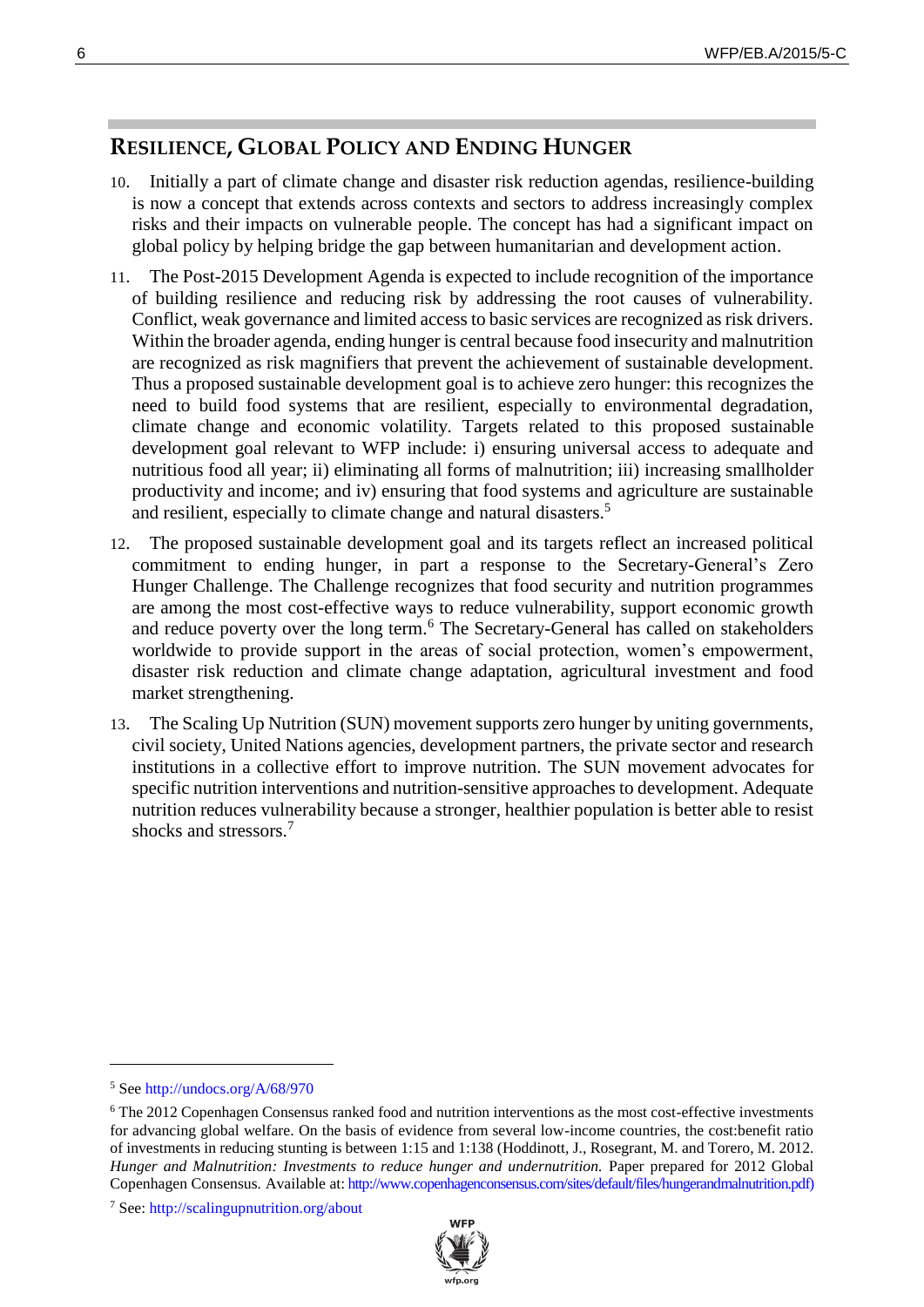$\overline{a}$ 

#### **Sendai Framework for Disaster Risk Reduction 2015–2030**

In March 2015, the Third World Conference on Disaster Risk Reduction in Sendai, Japan, adopted the Sendai Framework for Disaster Risk Reduction 2015−2030. The framework recognizes the importance of addressing food insecurity and undernutrition to reduce vulnerability and build resilience. It emphasizes the importance of anticipating long-term risks and taking action to prevent new and reduce existing disaster risk. It highlights the contribution of climate change to increasing the risks to food systems posed by higher temperatures, drought, flooding and irregular rainfall.

WFP incorporates disaster risk reduction and management into its broader resilience-building efforts and supports all four of the priorities agreed upon at Sendai:

- 1. understanding, communicating and using disaster risk information;
- 2. strengthening governance and institutions to manage disaster risk;
- 3. investing in disaster risk reduction for resilience and sustainable development; and
- 4. enhancing disaster preparedness for effective response and to "build back better" in recovery, rehabilitation and reconstruction.
- 14. The Sendai Framework for Disaster Risk Reduction 2015–2030 highlights the role of climate change as a major risk driver and amplifier. Preparatory documents for the 2015 Climate Change Conference in Paris recognize the importance of collective actions for building resilience to climate change, and emphasize that food-insecure communities are best able to adapt to and mitigate climate change if they are supported with investments in disaster risk management, social protection and insurance.<sup>8</sup> Similarly, the Social Protection Floor Initiative recognizes that managing risks in an integrated way is critical to building resilience: providing social protection through safety nets, social security and basic services in a predictable manner enhances resilience and reduces vulnerabilities.
- 15. Humanitarian policy dialogue also recognizes that countries and communities need to build resilience. One theme to be addressed at the World Humanitarian Summit in 2016 will be on reducing vulnerability and managing risk and will link these discussions to policy agendas on sustainable development, disaster risk reduction, climate change and human settlement. The summit will also focus on how to reduce vulnerability and manage risk in fragile and conflict-affected areas.
- 16. The Committee on World Food Security is developing a plan of action for addressing food insecurity and malnutrition in protracted crises; it underlines the importance of enhancing resilience by addressing the underlying causes, strengthening capacities and integrating humanitarian and development action.

<sup>8</sup> Inter-Governmental Panel on Climate Change. 2014. *Fifth Assessment Report, Working Group II Report: Impacts, Adaptation, and Vulnerability*. Available at<http://www.ipcc.ch/report/ar5/>

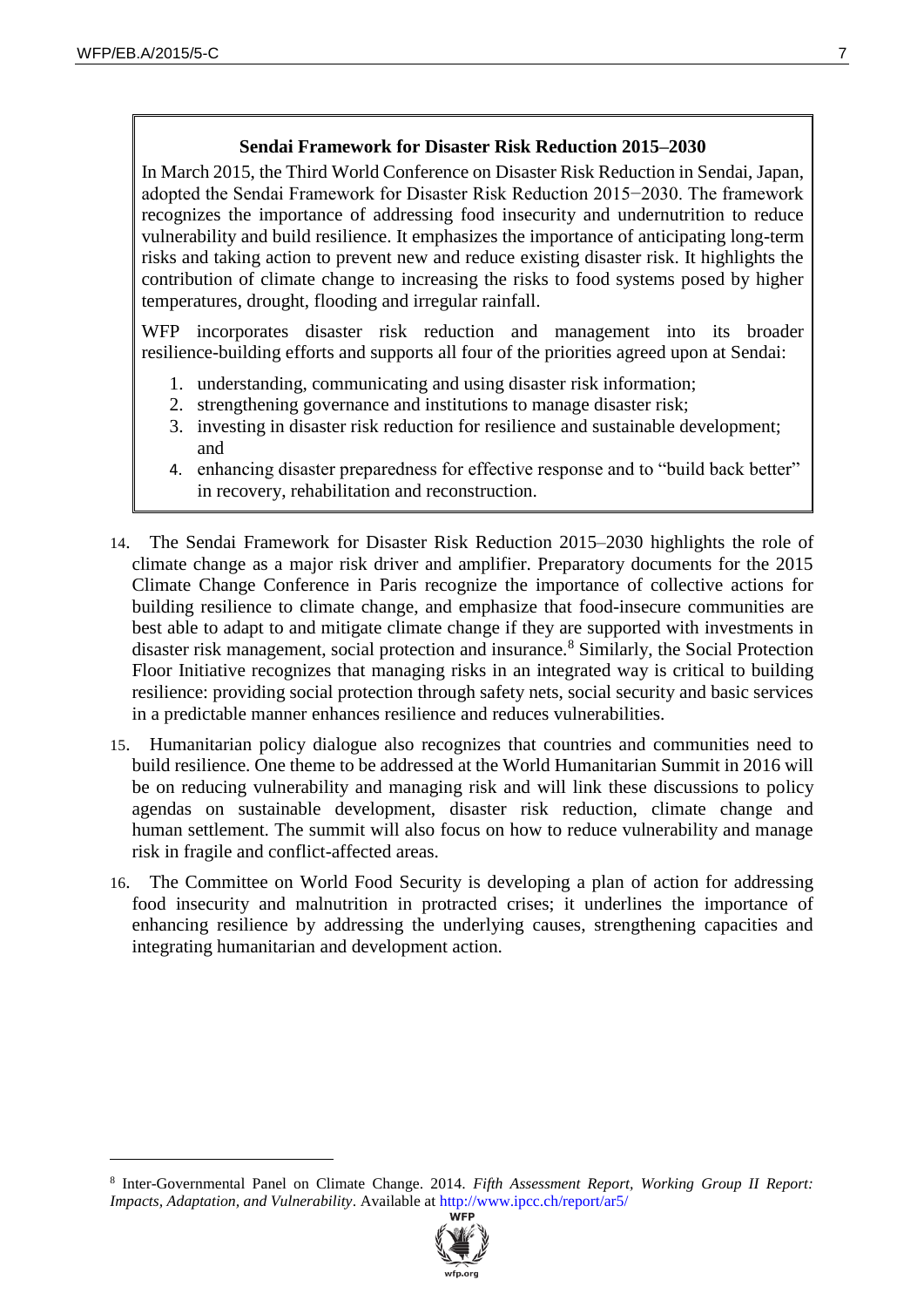## **ROME-BASED AGENCY COLLABORATION AND COMMON APPROACH**

- 17. Recognizing the importance of reducing risk and strengthening resilience WFP, the Food and Agriculture Organization of the United Nations (FAO) and the International Fund for Agricultural Development (IFAD) have developed a common approach to building resilience to improve food security and nutrition. FAO, IFAD and WFP have different entry points for strengthening resilience, but they share the overarching objective of zero hunger. The approach acknowledges that each agency has its own mandate, strategic framework, policies and geographical presence.<sup>9</sup> The common approach facilitates Rome-based agency collaboration to create a force for change as outlined in a joint conceptual framework guided by the following six principles:
	- *People, communities and governments must lead resilience-building for improved food security and nutrition.* Efforts to assist vulnerable groups in managing risks and building resilience must be developed through country- and community-led efforts. Government leadership brings a more holistic approach that transcends institutional barriers to partners' collaboration. Capacity development of local authorities and engagement of community leaders increases the likelihood that activities will meet local needs and deliver sustainable gains. All efforts must focus on people and their organizations, and build on their risk management and coping strategies.
	- *Assisting vulnerable people to build resilience is beyond the capacity of any single institution.* No single activity on its own will effectively build resilience, yet if taken to scale in a cohesive manner can contribute to strengthened resilience. To reach scale, multi-sector and multi-stakeholder partnerships must be integrated and must utilize the comparative advantages of each stakeholder.
	- *Planning frameworks should combine immediate relief requirements with long-term development objectives.* Building resilience means addressing the immediate causes of vulnerability, food insecurity and malnutrition while building the capacity of people and their governments to manage risks to lives and livelihoods. Development can no longer be divided from humanitarian action. Better risk management and strengthened resilience are as central to development as they are to humanitarian response.
	- *Ensuring protection of the most vulnerable is crucial for sustaining development efforts.* The poorest, most vulnerable and food-insecure people in the world typically have no access to social protection or safety nets. By providing a safeguard in the event of shocks, safety nets are a vital tool that can sustain livelihoods while assisting those most in need.
	- *Effective risk management requires an explicit focus on the decision-making of national governments, as well as integration of enhanced monitoring and analysis.* Improved monitoring and early warning provide decision-makers with the information they need to manage risks, adjust plans and seize opportunities. Actions to manage risk should begin with vulnerable communities and extend to local, national and regional levels and be mutually reinforcing. This requires full coordination among the institutions involved in food security and nutrition analysis, and early warning to ensure timely and flexible response to shocks.

<sup>9</sup> FAO, IFAD and WFP. 2015. *Strengthening Resilience for Food Security and Nutrition: A Rome-based Agencies' Conceptual Framework for Collaboration and Partnership.* Rome.

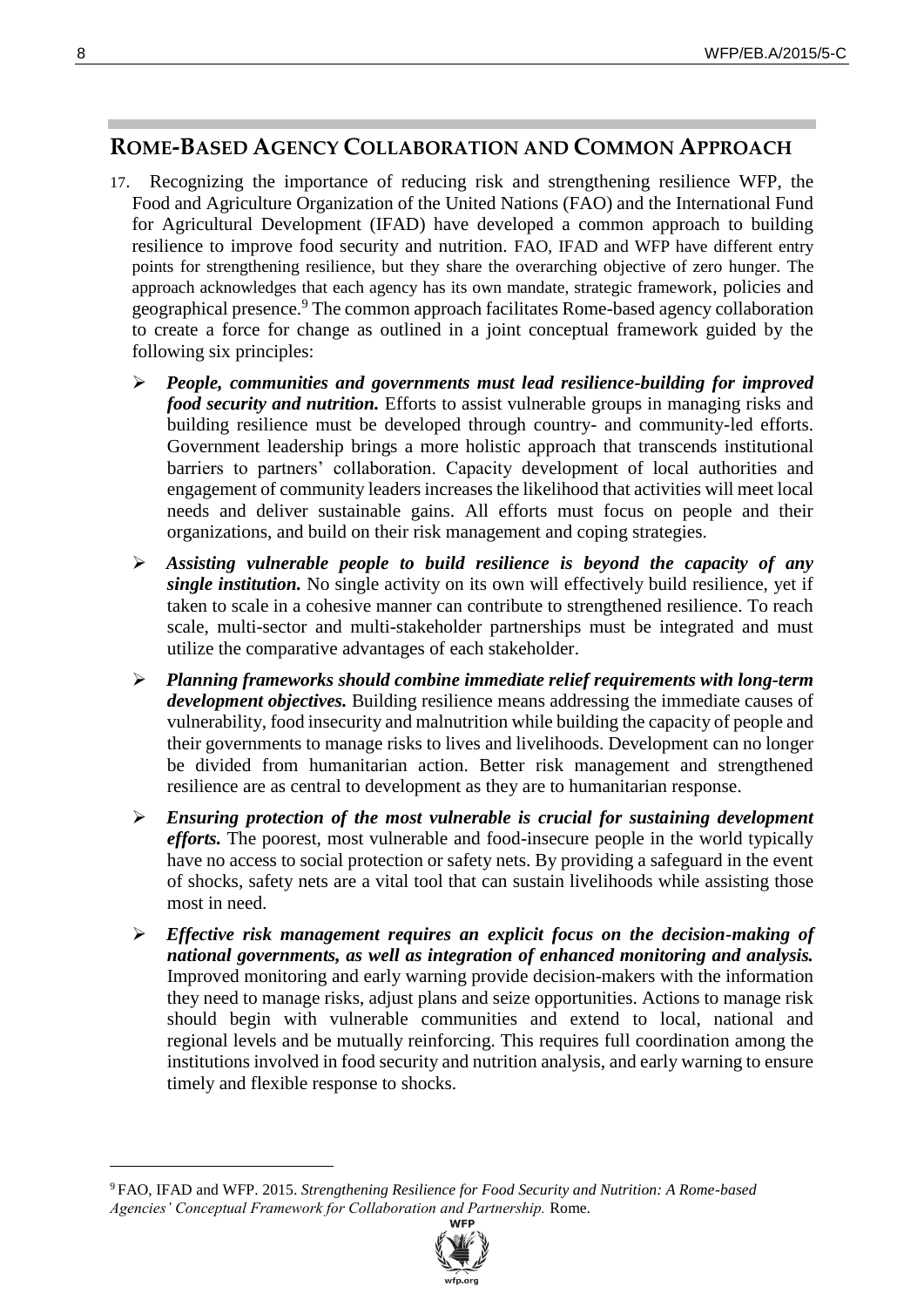*Interventions must be evidence-based and focused on long-term results.* Resilience-building initiatives must be evaluated to determine their medium- and long-term impacts on food security and nutrition in the face of recurrent shocks and stressors. Investments in evaluation are required to generate rigorous evidence of effectiveness and value for money over time.

## **POLICY BASIS AND OBJECTIVE**

- 18. The WFP Strategic Plan (2014–2017) provides the framework for WFP's role in achieving zero hunger. It emphasizes WFP's focus on the poorest and most vulnerable people, and the importance of reducing vulnerability and building lasting resilience for food security and nutrition.
- 19. In line with the goal of zero hunger, and within the scope of the WFP Strategic Plan, the objective of this policy is to guide WFP's efforts in enabling the most vulnerable people to absorb, adapt, and transform in the face of shocks and stressors in order to achieve sustainable food security and nutrition.
- 20. By guiding WFP's adoption of a resilience-building approach to programming, this policy: i) provides coherence for WFP's actions to reduce vulnerability; ii) aligns WFP with global policy on resilience; and iii) ensures that WFP's activities complement the resilience-building programmes of other actors. This policy builds on WFP's existing policy framework and refines its approach to programming and partnerships.
- 21. The 2011 disaster risk reduction and management policy<sup>10</sup> laid the foundation for present efforts aimed at building resilience and capacity through managing and reducing disaster risk, including risks connected with climate change. The 2012 safety net policy update<sup>11</sup> broadened WFP's understanding of risk and underlined WFP's role in contributing to social protection. The 2009 policy on capacity development<sup>12</sup> acknowledged WFP's valued contributions to local and national capacities, especially related to disaster risk management and safety nets.
- 22. Cross-cutting policies that contributed to WFP's resilience-building approach include the gender, nutrition and school feeding policies.<sup>13</sup> The gender policy stresses that risks and crises have different impacts on the food security and nutrition of women, men, girls and boys. Programme design and implementation should include considerations of: gender equality, women's empowerment, how risks affect women, and what opportunities exist for enhancing their resilience. The nutrition policy highlights the importance of addressing all forms of malnutrition, particularly undernutrition – a risk magnifier – by supporting nutrition-specific and nutrition-sensitive programming and developing the capacities of national institutions delivering nutrition services, from both the health and the food systems perspectives. The school feeding policy emphasizes the importance of access to education, nutrition-sensitive programming and building capacities to run national school feeding programmes.

<sup>13</sup> WFP/EB.1/2009/5-A/Rev.1; WFP/EB.1/2012/5-A; WFP/EB.2/2009/4-A.



<sup>10</sup> WFP/EB.2/2011/4-A.

<sup>11</sup> WFP/EB.A/2012/5-A.

<sup>12</sup> WFP/EB.2/2009/4-B.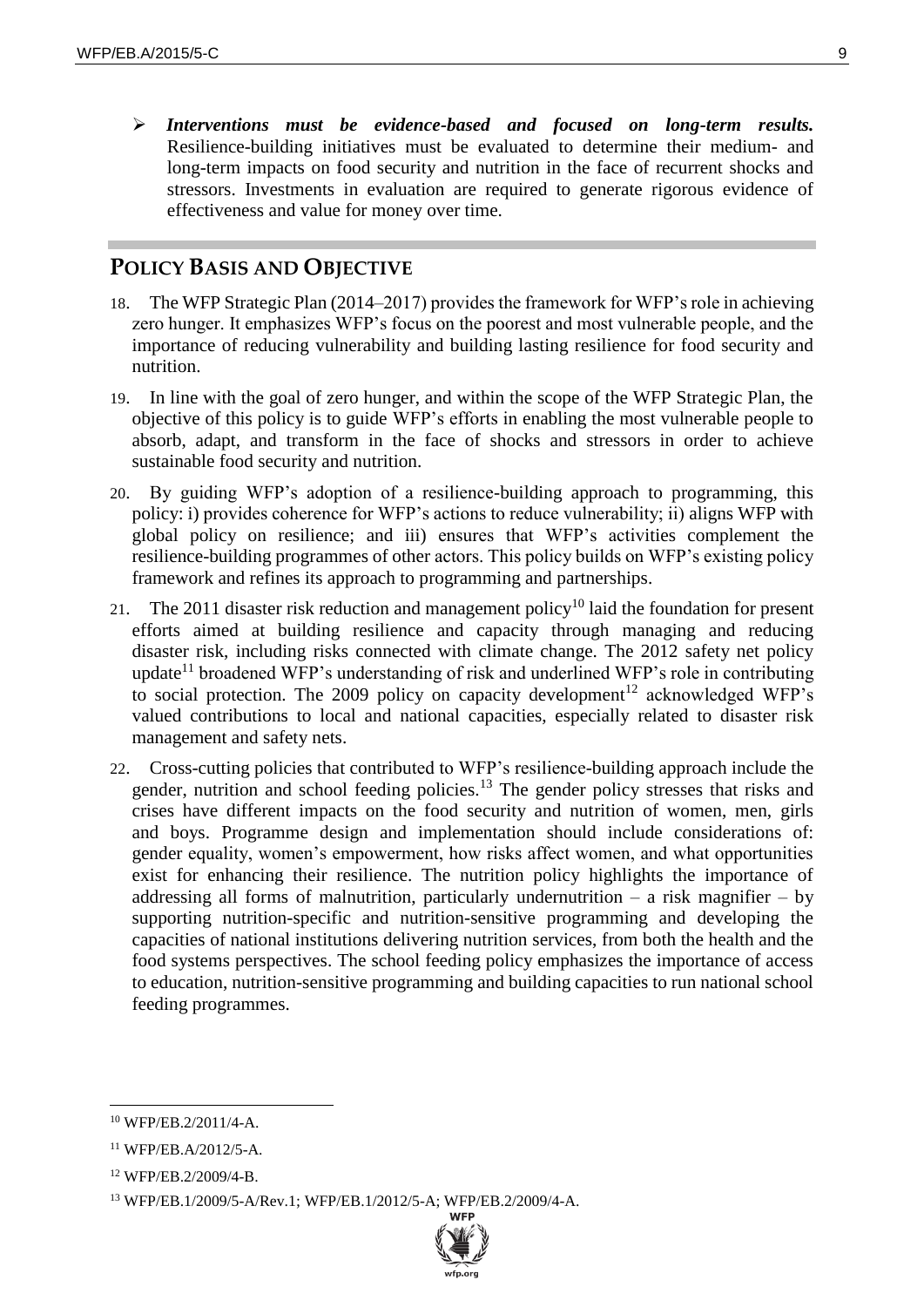23. Enhancing resilience is particularly challenging in fragile states and conflict situations. Guided by its policies on humanitarian principles (2004), humanitarian protection (2012) and peacebuilding in transition settings  $(2013)$ ,<sup>14</sup> WFP will work with local partners to build resilience while remaining conflict-sensitive and realistic about what can be achieved through humanitarian assistance in these settings.

## **PROGRAMME IMPLICATIONS**

- 24. At the country level, it is important for WFP to enhance capacities of countries and communities to prepare for, withstand, respond to and recover from shocks and stressors. A resilience-building approach is based on a collective understanding of risk and its evolving nature, the collective action needed to reduce it, and the opportunities for women, men and children to become more resilient to shocks and stressors. WFP country portfolios are context-specific and evolve over time; country offices must ensure that their crisis responses provide for recovery and investments in long-term development. Development activities should also reflect an understanding of risk and vulnerability and ways of protecting vulnerable people from crisis.
- 25. Resilience capacities are inter-related, and WFP's assistance may enhance several capacities simultaneously. For example, supplementary feeding with locally produced SuperCereal delivers: i) the short-term benefits of nutritious food, thereby enhancing the capacity to absorb shocks; and ii) the long-term benefits of improved nutrition, greater health awareness and increased local food processing, thereby enhancing the capacity to adapt. To build resilience, support provided to strengthen capacities to absorb, adapt, and transform must be appropriately integrated and layered into other activities and should respond to the evolving requirements of each context.

#### **Timely humanitarian response: one of WFP's contributions to global resilience**

With five Level 3 emergencies underway, WFP has significantly improved its response capacity, efficiency and effectiveness. Its emergency preparedness and response system ensures that all country offices undertake scenario planning and ensure their preparedness to respond to emergencies. The financial framework now includes advance financing mechanisms to ensure timely and adequate response.

WFP's expertise and its ability to innovate and focus on early action make it an important resource in the global disaster-response system, which builds national and regional capacities for humanitarian response.

26. WFP's long experience in humanitarian and development contexts has established areas of comparative advantage in building resilience for food security and nutrition. WFP has invested in early-warning and preparedness systems – including supply chain management, logistics and emergency communications – that enable it and supported governments to respond to crises quickly and effectively. WFP also supports governments in developing capacity to manage disaster risk through an integrated system of early-warning, emergency preparedness, finance and risk-transfer tools, such as weather risk insurance. WFP's expertise related to resilience-building includes vulnerability analysis and mapping, community-based programming and support to social protection systems. For example,

<sup>14</sup> WFP/EB.1/2004/4-C; WFP/EB.1/2012/5-B/Rev.1; WFP/EB.2/2013/4-A/Rev.1.

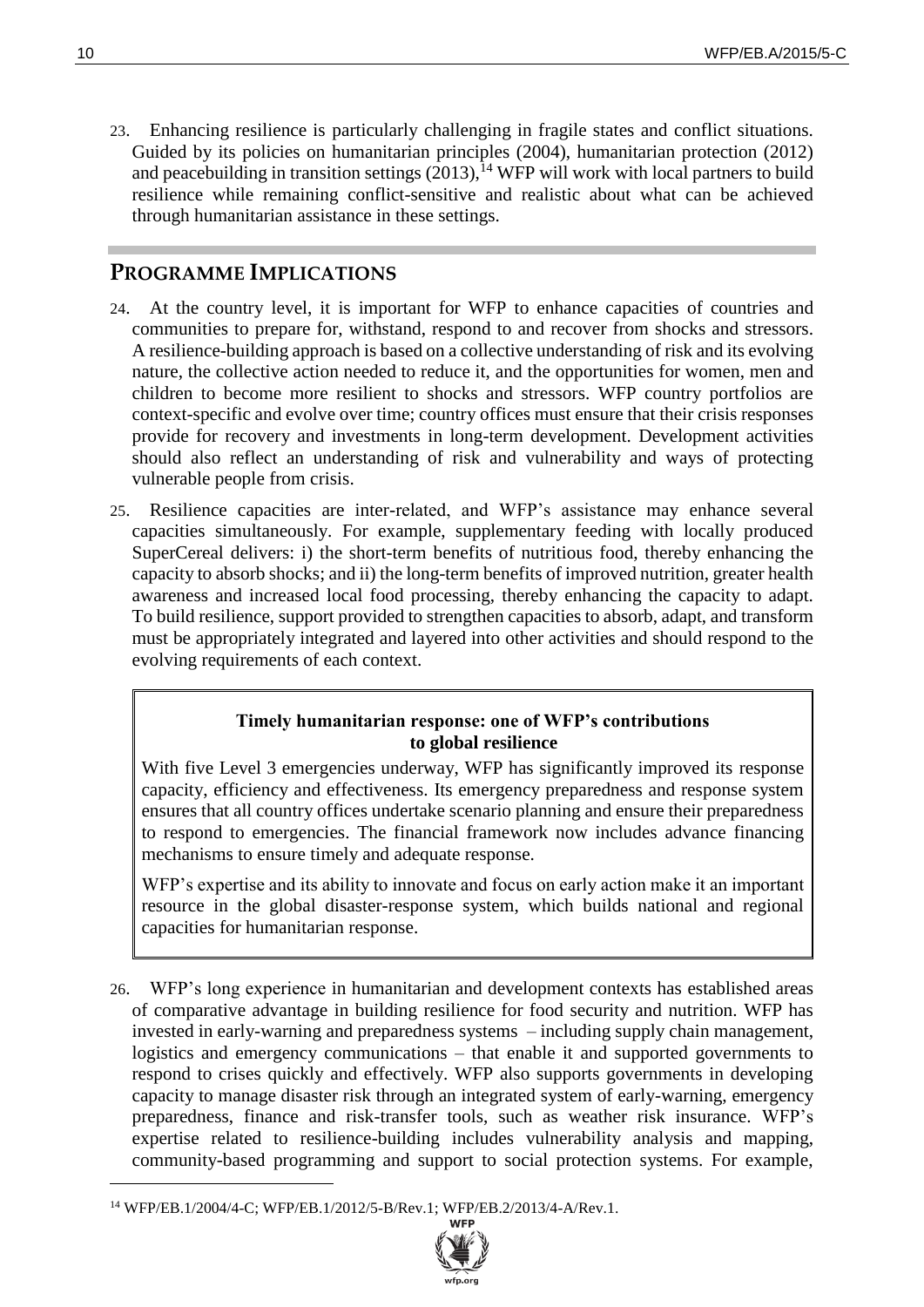WFP's support to productive safety nets through community-based asset creation schemes in several of its operations has been widely acknowledged as central to its resilience-building work.

27. The fundamental shift that is being made by adopting a resilience approach is in *how* programming is designed, implemented and managed. The multi-sector approach to addressing risk and building resilience for food security and nutrition requires wide consultation and long-term collaboration. For each context, applying a resilience lens relates to all aspects of the programme cycle and will determine how actions can be best layered, integrated, and sequenced with national government strategies and partner-supported programmes.

### **Strategy and Programme Formulation**

- 28*. Systematically apply a resilience approach to strategy and programme formulation.* The new WFP Country Strategic Plans are being rolled out in order to more directly align country-level strategic and programme planning to national and global zero hunger priorities. Country-level strategic plans promote greater coherence among WFP's Strategic Plan, a country office's strategic orientation and country operations. They will also help WFP to identify and foster the partnerships required to address vulnerability and build resilience. Importantly, the plans provide a long-term planning framework for programmes, an essential requirement of a resilience approach.
- 29*. Continue to develop analysis and planning tools that incorporate a resilience-building approach.* WFP's country-level planning and programme development must be based on sound situation and risk analyses that consider specific populations that may be marginalized – such as women, ethnic groups, and people with disabilities. In this context, WFP will continue to step up its country-level engagement through a variety of processes and tools that use consultative, multi-stakeholder approaches to analysis and planning. There is particular need to enhance the capacity of WFP and its partners to build resilience for food security and nutrition amid conflict and displacement and less familiar contexts such as urban environments.

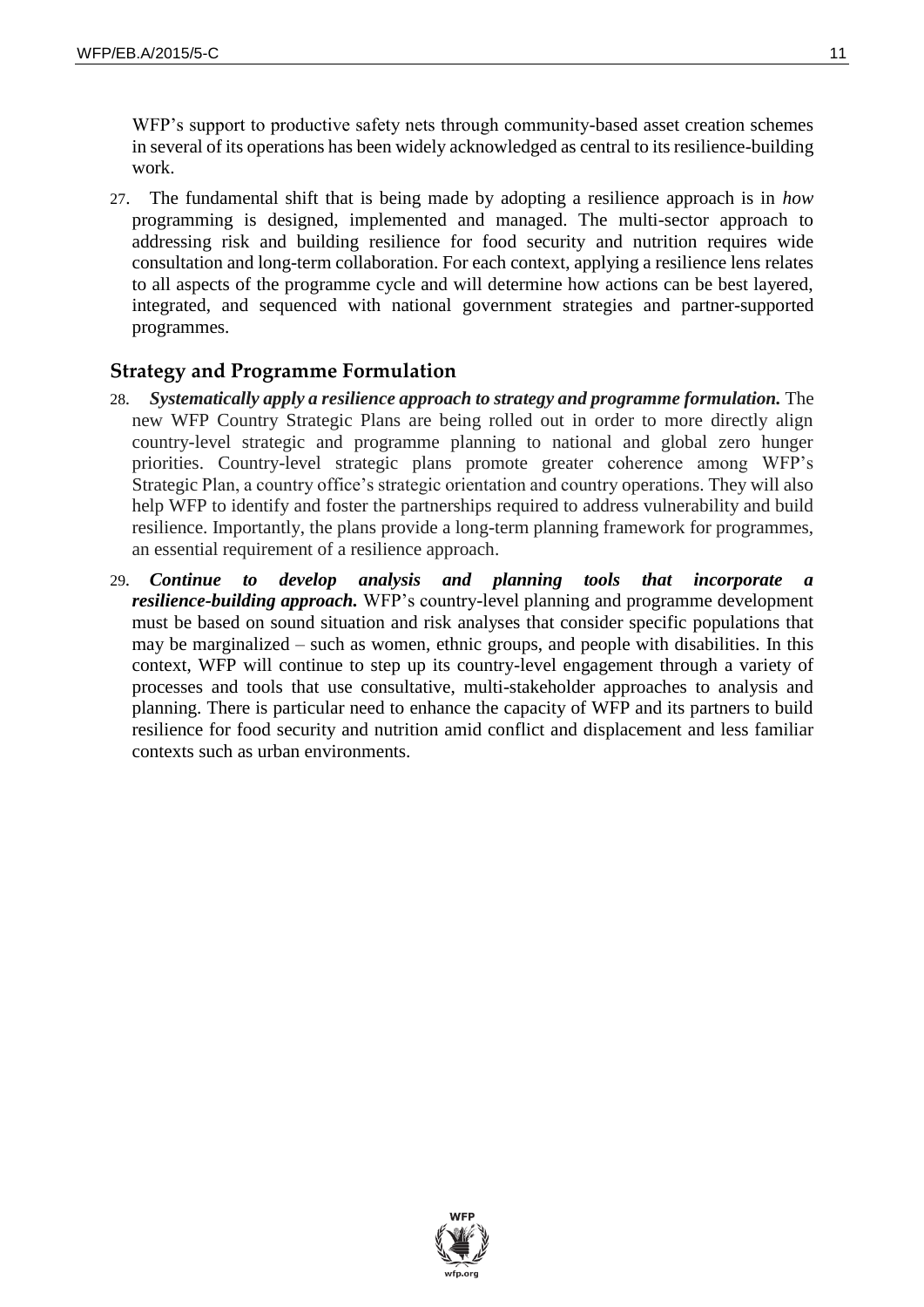#### **Multi-level analysis and planning: the three-pronged approach**

A practical example of the application of a resilience lens to programme design is the three-pronged approach. The approach has been applied where the context allows, together with other tools. It is made up of three distinct but interrelated processes that take place at three different levels:

- *Integrated context analysis: National-level analyses combining historical trends in food security and nutrition, shocks and stressors with assessment of exposure to risks.*
- *Seasonal livelihood programming: Sub-national-level participatory tool that fosters coordination and partnership under the leadership of local government.*
- *Community-based participatory planning: Community-level participatory exercise that identifies needs and adapts responses to local contexts through prioritization and community ownership of programmes.*

The approach has guided a joint initiative by WFP, FAO and the United Nations Children's Fund in Somalia. With information from the integrated context analysis and seasonal livelihood programming, programme managers were able to better understand trends in shocks and their impacts on the food security and nutrition of livelihood groups in specific geographical areas. The community-based participatory planning process that followed ensured that communities' specific needs were addressed during both disaster years and typical years.

30*. Link early warning with early action.* Strategic planning must reflect the dynamic nature of programming for enhanced resilience, and must allow for flexible responses to shocks based on robust evidence. WFP will continue to support countries in developing monitoring systems that trigger funding when thresholds have been reached to facilitate early action.

### **Design and Implementation**

- 31*. Prioritize gender equality and women's empowerment***.** Conflicts, natural hazards and protracted crises often aggravate gender inequalities, and they affect the food security and nutrition of women, men, girls and boys differently. Opportunities to enhance resilience may also be different for women, men, girls and boys. Resilience-building approaches must therefore disaggregate beneficiaries by gender and age, and should ensure that women, men, girls and boys benefit from WFP's assistance according to their needs, and that their safety, dignity and rights are respected. This often requires a focus on the protection and empowerment of women and girls.
- 32*. Prioritize disaster risk reduction as a prerequisite for sustainable development.* Natural disasters are a leading cause of hunger. Their effects are accentuated in poor households and can have long-term impacts on food security, health and education. WFP's disaster risk reduction activities in 50 countries directly benefit up to 30 million people each year. WFP has pioneered systems for emergency preparedness, early warning and rapid response that have been adopted worldwide. Supporting national disaster management authorities' resilience-building efforts will continue to be a priority.
- 33*. Prioritize the prevention of undernutrition to promote resilience.* Adequate nutrition is both a component of the resilience-building process and an outcome: healthy and diverse diets that meet all nutrient needs make people, communities and nations resilient, and resilient people, communities and systems are able to protect access to adequate nutrition when shocks occur. Ensuring adequate nutrition among vulnerable groups during an emergency has benefits that extend beyond the immediate shock: adequate nutrition during adolescence and the first 1,000 days of life – during the mother's pregnancy and up to the child's second birthday – promotes lifetime health and productivity. A preventive approach,

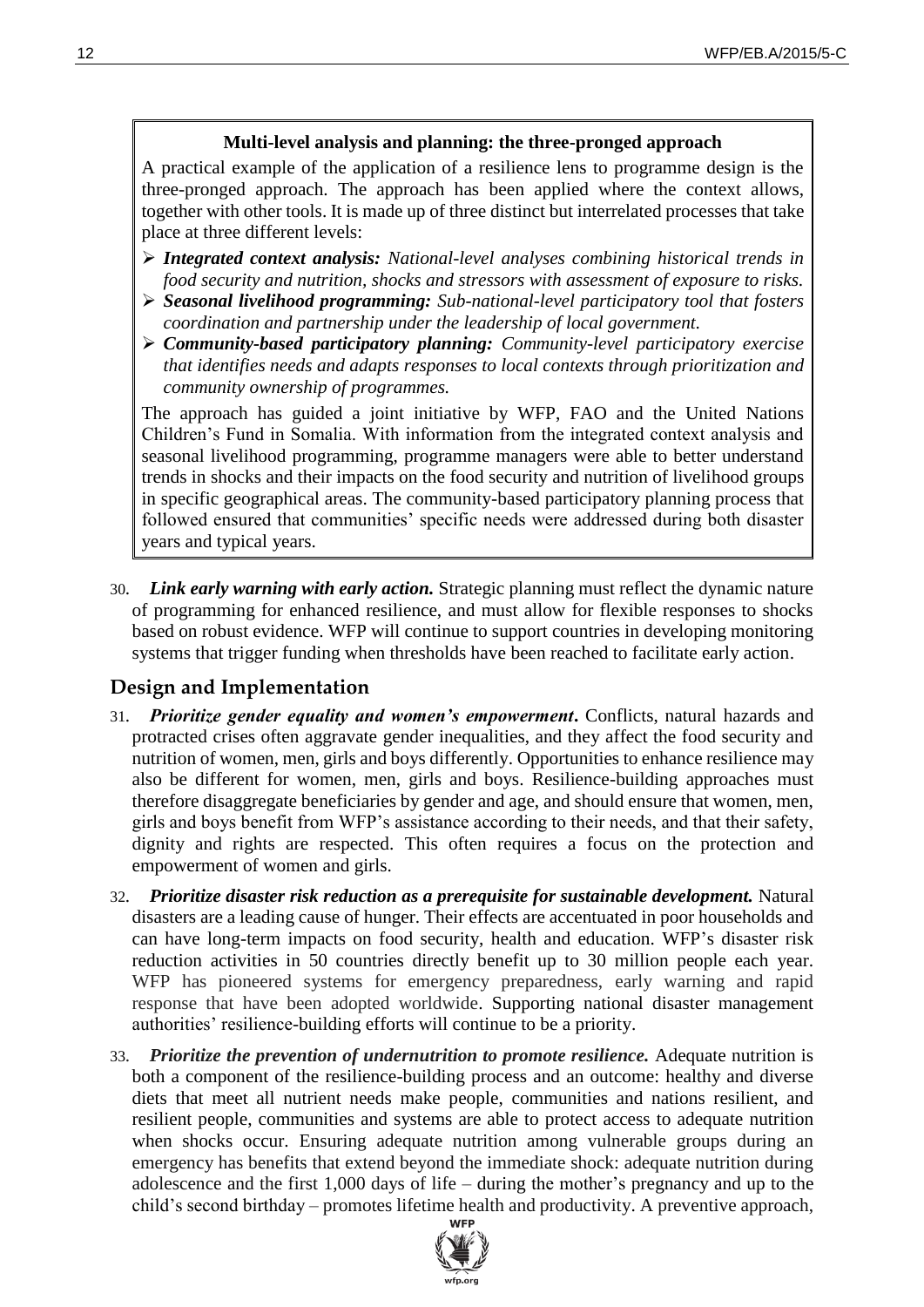34*. Increase support to social protection and safety nets.* A core element of WFP's work is its support to social protection and safety nets. The type and level of WFP support vary from context to context and have two distinct dimensions: delivering services to support countries with capacity and resource constraints so they can operate safety-net programmes; and providing technical support and cooperation, capacity development and policy support to governments in establishing safety-net mechanisms of their own. In all cases the ultimate aim is to strengthen national capacity and ownership of social protection programmes that are predictable and can be scaled up rapidly in response to increased needs.

#### **R4 Rural Resilience Initiative**

R4 is a strategic partnership between WFP and Oxfam America that helps vulnerable rural households to increase their food security through community risk reduction, micro-insurance, livelihoods diversification, credit and savings. The most innovative aspect of R4 is the ability of poor famers to pay for their insurance with their labour on activities that reduce the impact of drought and floods, and increase their productivity. With the protection of insurance, when a drought hits, farmers receive automatic insurance pay-outs. This prevents them from selling off productive assets like livestock to survive or taking their children out of school.

In Ethiopia R4 expanded from 200 farmers in one pilot village in 2009 to more than 25,000 across 89 villages in 2014. In 2012 alone, more than 12,000 drought-affected households received an insurance pay-out of over USD 320,000. This is the first time that a weather index insurance programme in Ethiopia has directly delivered pay-outs at such a large scale to small farmers. Beginning in 2012, R4 expanded to Senegal and then to Malawi and Zambia.

The first impact evaluation in Ethiopia shows insured farmers save 123 percent more than the uninsured, buy 25 percent more oxen and invest in seeds, fertilizer and productive assets. In one cluster, farmers increased their reserves of grain over 250 percent more than uninsured farmers. Women, often heading the poorest households, are the ones achieving the largest gains in productivity, through investments in labour and improved planting materials.

- 35*. Prioritize climate resilience.* Through WFP's innovative work on climate resilience, cutting edge tools from climate science and finance are incorporated in national safety net programmes and WFP food assistance programmes. WFP also supports a number of country-specific climate risk analyses in order to assist governments in developing realistic planning scenarios and formulate risk mitigation and adaptation programmes focused upon food-insecure and vulnerable populations. This work, alongside expertise in disaster risk reduction, enables WFP to significantly support climate policy dialogue.
- 36*. Create productive assets and strengthen livelihoods, especially those related to productive safety nets.* In the light of increasing recognition of the connections between the degradation of ecosystems, climate change, food insecurity and undernutrition, WFP will continue to implement programmes that create productive assets, diversify livelihood strategies and rehabilitate natural resources. Tailored to specific contexts, these programmes will aim to be part of productive safety nets that contribute to government initiatives.

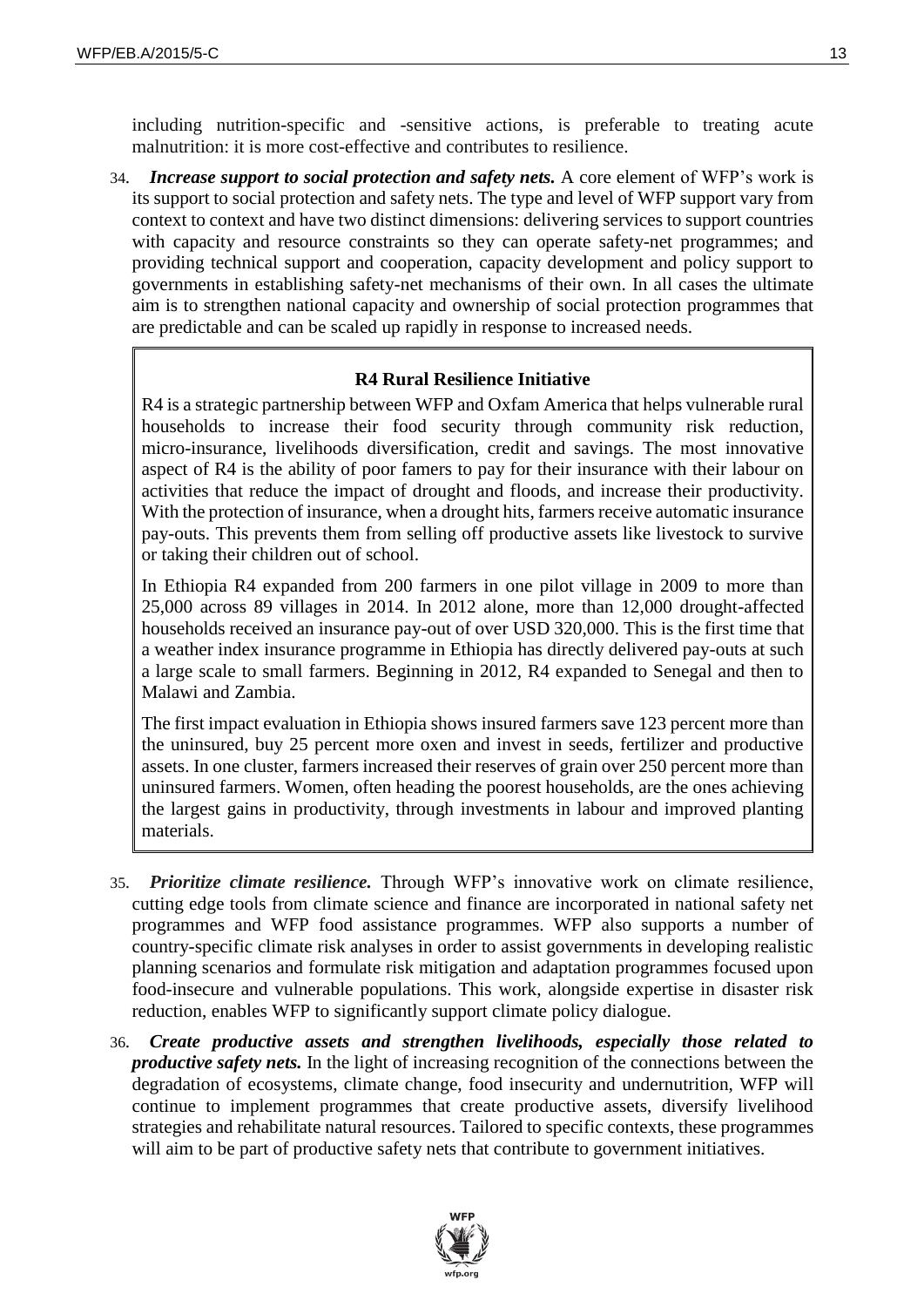- 37*. Mainstream innovative practices into WFP's portfolio.* WFP's culture of innovation is a strength for a resilience-building approach: for example, WFP's weather risk insurance project promotes "inclusive finance" to benefit the poorest people and small enterprises, especially cooperatives of women farmers and young people. Through Purchase for Progress and other smallholder-friendly procurement initiatives, WFP is improving farmers' marketing skills and food quality. Together, WFP, FAO and IFAD will improve their collaboration on innovative practices and solutions for enhancing market access and making financial services accessible to all.
- 38*. Be realistic, responsive and flexible in intervention.* WFP's emergency response focuses on meeting urgent humanitarian needs. To maximize the value of its assistance, WFP should be guided by a resilience-building approach. Flexibility should be built into the portfolio of assistance to allow for adjustments as situations evolve.

## **Enabling Actions to Support Programming**

- 39*. Increase WFP's capacity to assess and monitor resilience.* WFP will continue to work with its Food Security Information Network partners to establish resilience-measurement systems with links to country-level objectives. Resilience-building is a dynamic process whose complexity makes it difficult to assess because it encompasses many sectors. At the country level, WFP will foster collaboration with governments, research institutions and partners for measuring resilience and disseminating results. The development of robust methods for measuring the effects of food security and nutrition programming on resilience will continue, and WFP will update its programme guidance in the light of experience.
- 40*. Invest in staff capacity to deliver resilience-building strategies and programmes.* Investments are required to support the design and implementation of food security and nutrition programmes that promote resilience-building. This investment must target Country Directors, programme leaders and other programme staff. Because resilience-building is context-specific, it will be crucial to recruit and retain staff with experience in a specific country. In line with WFP's People Strategy,<sup>15</sup> training will therefore focus on building the skills of national programme officers. Investment in staff capacities leads to effective programmes, an engaged workforce, efficient use of resources and effective positioning of WFP with governments, donors and partners.
- 41*. Promote knowledge-sharing and learning.* WFP will establish systems to document lessons learned in different contexts, especially through South–South cooperation. Knowledge-sharing should involve data related to building resilience; guidance will be developed to raise awareness of terminology, programming choices and types of evidence related to resilience-building. WFP will make its data, lessons learned and best practices available to stakeholders and partners.

## **PARTNERSHIPS**

42. Resilience cannot be achieved by a single actor. Programming for enhanced resilience requires taking a strategic view on partnerships to achieve multi-stakeholder impacts across sectors and to ensure that WFP's approach evolves in the light of experience.

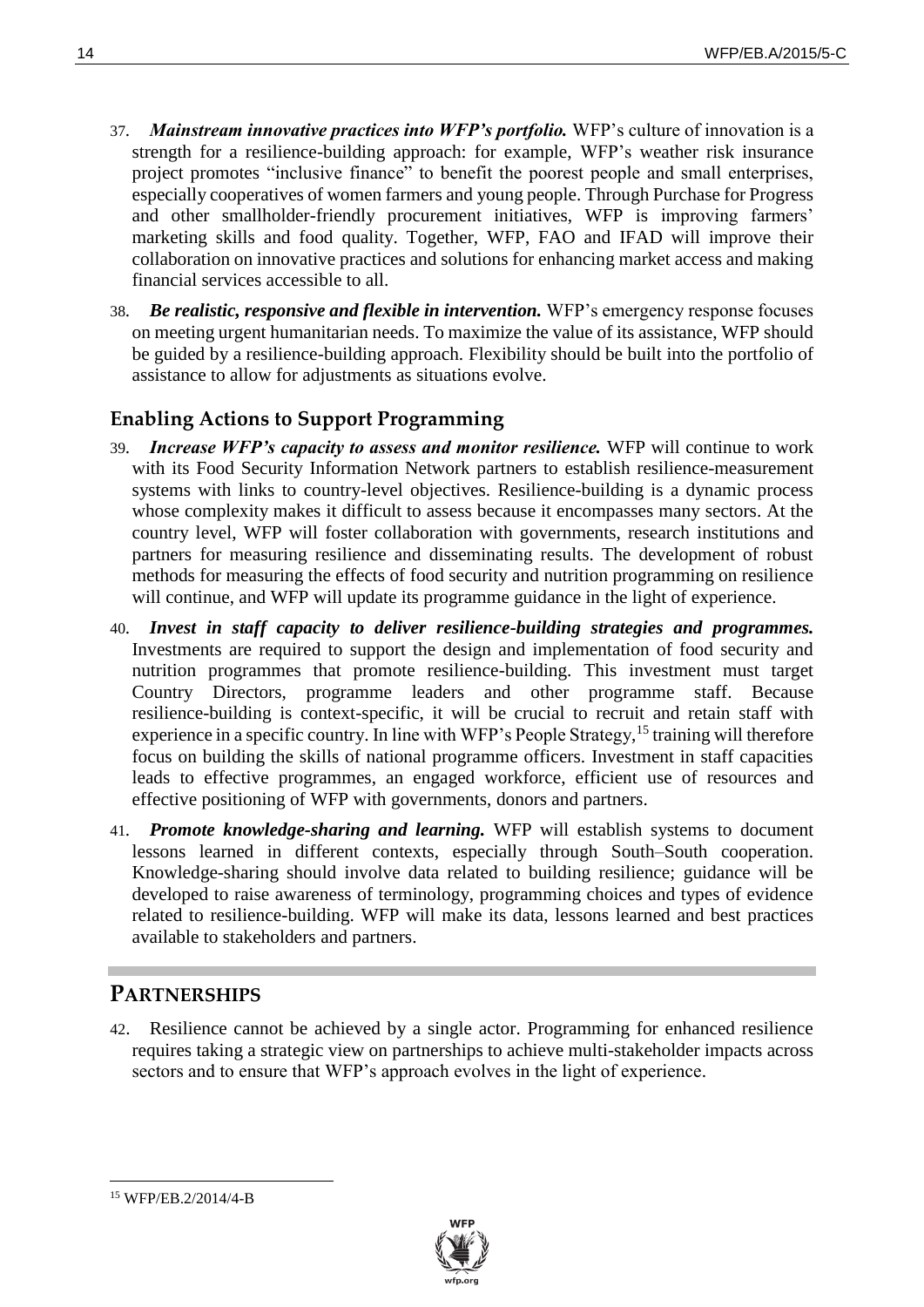- 43. WFP's Corporate Partnership Strategy (2014–2017)<sup>16</sup> identifies WFP partnerships as either bilateral, multi-stakeholder or open. At the country level, WFP's selection of partners and partnership type depend on context, WFP's comparative advantage and opportunities for reinforcing existing resilience-building. A resilience-building approach to programming requires bilateral partnerships at the country level and multi-stakeholder partnerships at the country, regional and global levels. WFP participates in and coordinates open partnerships as necessary.
- 44. A resilience-building approach requires long-term relationships with communities to enhance their awareness and ownership of assistance. WFP will improve its relationship with the women, men, girls and boys it serves. It is crucial to listen to vulnerable and food-insecure people and bring their ideas and concerns to the attention of decision-makers as a means of fostering resilience to shocks and stressors.
- 45. Governments have the primary responsibility for food security and resilience-building. Government leadership fosters a holistic approach to programming that supports national goals. Governments at the national and local levels provide the first response to disasters, which is a critical component of building resilience. As the providers of safety nets that support resilience, governments also create an enabling environment for change. WFP will support government agencies and their strategies and programmes in line with humanitarian principles such as "do no harm", but it recognizes that engagement with governments can be difficult in protracted crises. In these unpredictable and politically charged environments flexibility is essential, and relationships should be sought with central and local governments as circumstances dictate.
- 46. Regional and sub-regional partnerships are also essential in facilitating capacity development through South–South and triangular cooperation, analysing data from different countries and developing national policies that support resilience. Regional institutions for early warning, preparedness and disaster response can enhance national capacities to absorb shocks.

#### **Working with regional partners in Africa**

WFP has engaged with the New Partnership for Africa's Development in defining the support African governments need to build resilience. In East Africa WFP, FAO, the United Nations Development Programme and the United Nations Children's Fund are partners in the Resilience Analysis Unit, which works with the Intergovernmental Authority on Development on approaches to measuring resilience. WFP is a member of the Regional Inter-Agency Standing Committee for Southern Africa, which is developing a framework for resilience-building, and supports the Global Alliance for Resilience in the Sahel and West Africa.

WFP has supported the African Union in developing the African Risk Capacity, which provides cost-effective contingency funding for governments carrying out contingency plans in response to natural disasters and climate change. The initiative takes on the burden of climate risk to reduce its toll on governments – and the farmers and pastoralists they protect.

<sup>16</sup> WFP/EB.A/2014/5-B

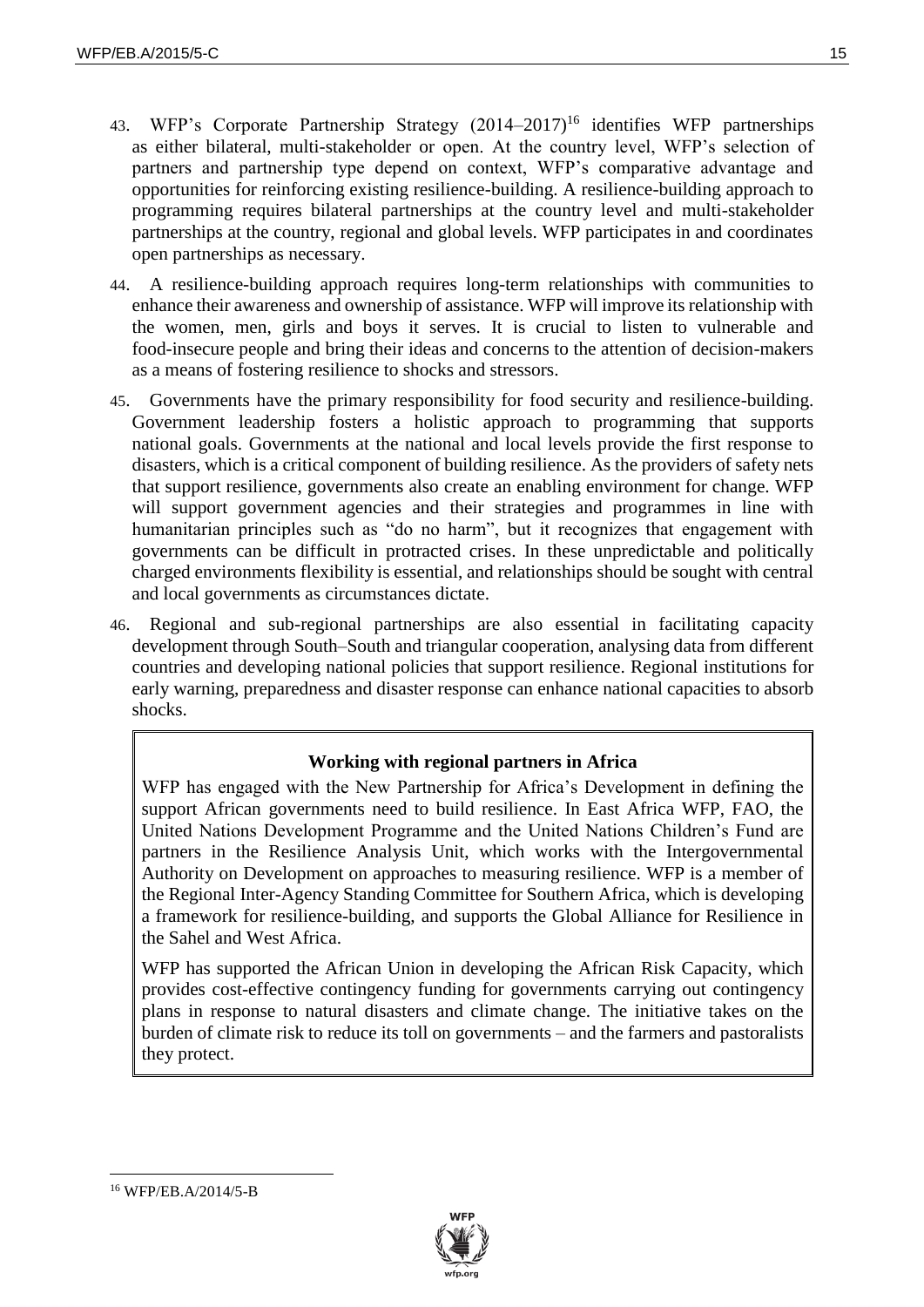47. Civil-society partners will continue to be important partners that contribute to resilience-building and reducing vulnerability, particularly in view of the importance of locally driven solutions, participatory planning and community ownership. They also play important policy and advocacy roles, contributing to platforms at the national and regional levels in support of vulnerability-reduction policies and programmes, and strategic thinking on resilience. Non-governmental organizations are essential partners for enabling WFP to address the root causes of risk and build resilience.

#### **The Scaling Up Nutrition movement: A partnership that emphasizes nutrition's role in resilience**

Recognizing that partnerships are essential to reach the goal of zero stunting (low height for age) among children, WFP supports SUN, a global call to collective action for addressing malnutrition.

In Guatemala – one of the first countries to join the SUN movement – WFP supports government efforts to implement the National Zero Hunger Plan, based on the SUN Framework for Action. WFP's technical cooperation is enhancing the complementary feeding component of the plan, which is implemented through Guatemala's existing social protection system. WFP also helped to: introduce SuperCereal Plus, an improved complementary food, by engaging the local private sector; refined the targeting criteria; and revised the distribution modalities. To ensure sustainability, WFP is training Ministry of Health staff on programme implementation, utilizing peer counselling for nutrition education and studying the feasibility of using vouchers to provide access to nutritious complementary foods.

- 48. WFP will continue to support United Nations system-wide coherence and contribute to multi-stakeholder dialogue on risk, vulnerability and hunger. The Rome-based agencies support partnerships that enhance resilience for food security and nutrition. WFP is a member of the Inter-Agency Standing Committee and co-chairs the Preparedness and Resilience Task Force and the Gender Reference Group; it is a member of the United Nations Office for Disaster Risk Reduction, the SUN movement and the Social Protection Floor Initiative.
- 49. Building resilience for food security and nutrition requires new approaches to coping with shocks, managing risk and achieving zero hunger. WFP aims to increase private-sector partnerships and incorporate innovative technologies generated by the private sector such as inclusive financial products in the development of programmes to build resilience for food security and nutrition.
- 50. WFP is developing partnerships to support learning and the sharing of best practices through collaboration with the International Food Policy Research Institute, the Overseas Development Institute and the International Development Research Centre. Research institutions in developing countries are increasingly generating knowledge about resilience, including on measurement, and WFP is engaging with them to promote South–South learning. WFP is, for example, partnering the African Economic Research Consortium to provide data analysis, technical support and advice on best practices and lessons learned for 20 countries implementing Purchase for Progress in Africa, Central America and Asia.

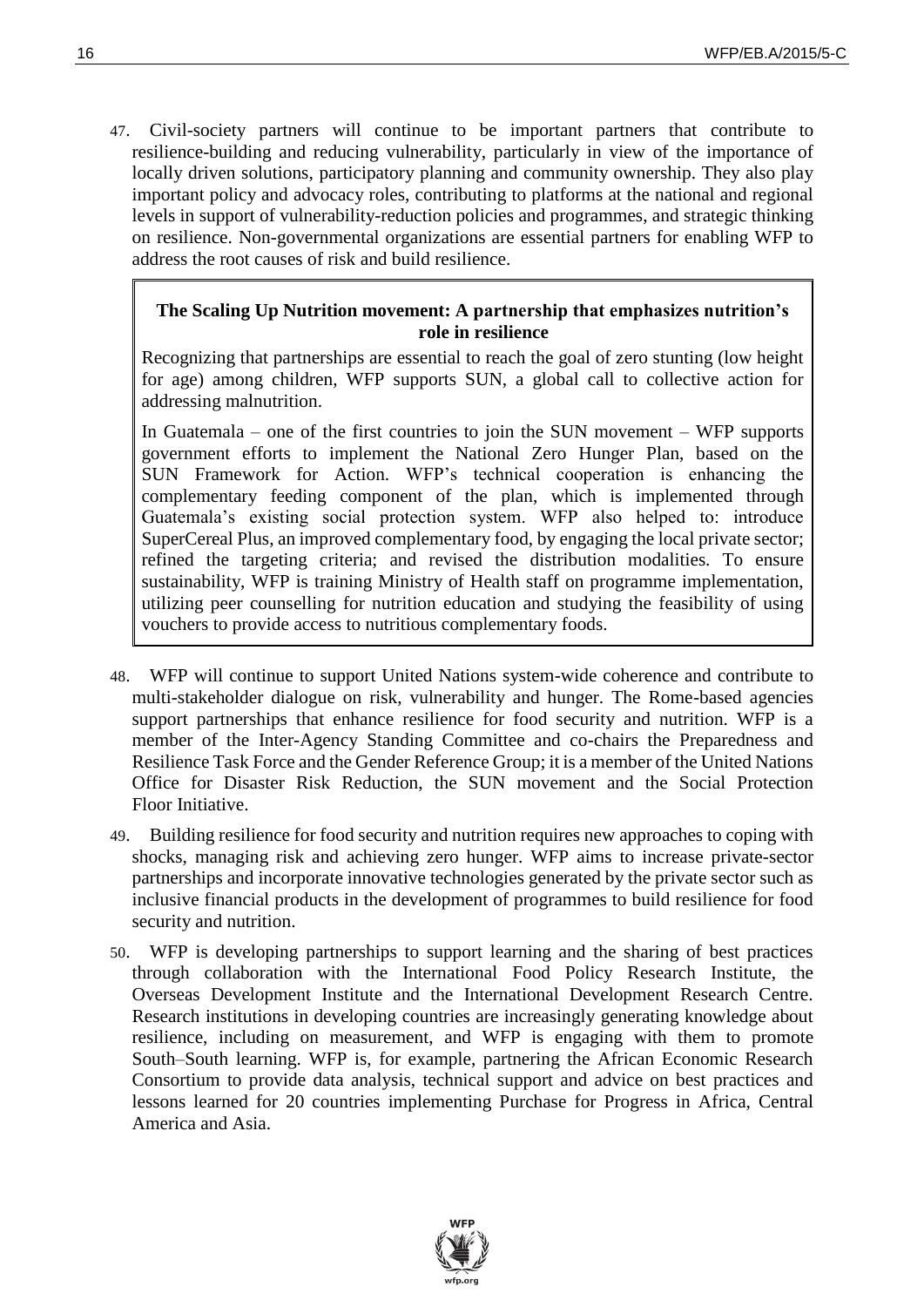### **FINANCIAL AND RESOURCE CONSIDERATIONS**

- 51. To enhance resilience, humanitarian responses and long-term development should be mutually reinforcing and responsive to evolving needs. The use of short-term, emergency funding for chronic needs will lead to chronic problems being diagnosed in emergency terms. This will create programmes that do not build resilience, instead it will result in interventions that address symptoms as opposed to underlying risks. To maximize coherence in the United Nations development system, Member States must support the integration of development and humanitarian financing mechanisms to secure flexible multi-year commitments to support resilience-building.
- 52. Coherence between development and humanitarian financing can be improved by building on the potential of important global initiatives within and aligned with the post-2015 Development Agenda. These initiatives include the Sendai Framework for Disaster Risk Reduction 2015–2030, the International Conference on Financing for Development, the 2015 United Nations Climate Conference and the World Humanitarian Summit in 2016. All of these efforts can maximize the impacts of investments by providing implementation frameworks that meet the immediate and long-term needs of vulnerable people.

#### **The Food Security Climate Resilience Facility: FoodSECuRE**

Because there is currently no predictable, systematic financing available at scale to support action in response to climate shocks, WFP is developing the Food Security Climate Resilience Facility (FoodSECuRE) – a replenishable multilateral, multi-year fund to support community-centred action and build climate resilience. FoodSECuRE will use seasonal climate forecasts to trigger funding and promote actions at the community level that build resilience before shocks occur.

53. Evidence shows that a resilience-building approach to programming can mitigate the damaging effects of crises and stressors while minimizing financial, administrative and resource burdens. Investing in resilience brings substantial returns in terms of averted need and developmental outcomes.

## **CONCLUSIONS**

- 54. This policy outlines the importance of a resilience-building approach to programming in order to make zero hunger a reality, and the contributions that WFP can make.
- 55. The policy recognizes that food insecurity and undernutrition cannot be adequately addressed in the short term. WFP needs to develop long-term country-level strategic and operational plans that also address short-term challenges. In this regard, applying a resilience-building approach to programming requires multi-year commitments from donors.
- 56. In applying a resilience-building approach to programming, WFP needs to act as a system player that is actively helping to shape the way in which partners interact and relate to each other. This will require long-term engagement with key partners to develop strong partnerships and concrete ways forward based on context specific demands and WFP's comparative advantage.